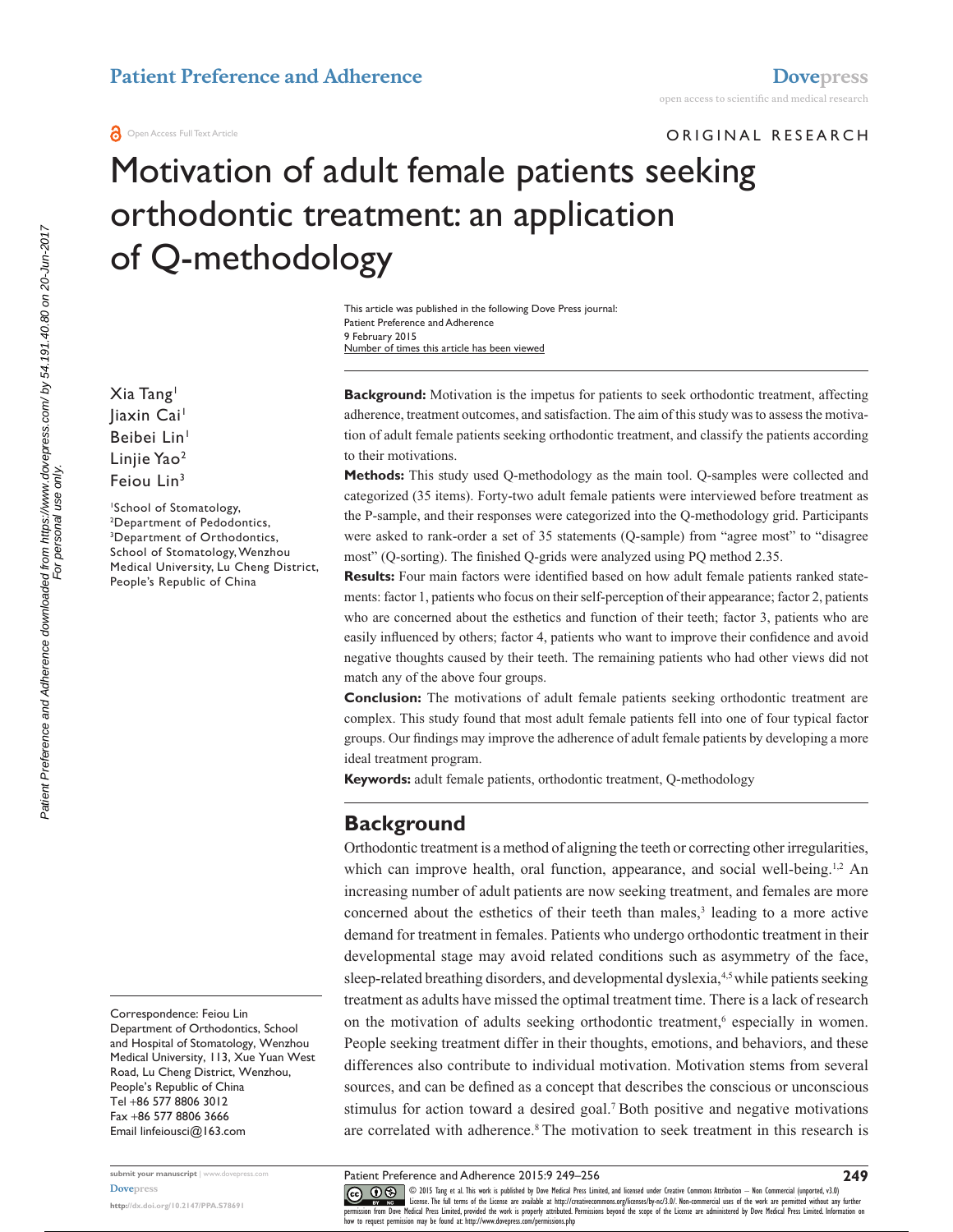a positive motivation, hereinafter referred to as motivation. When motivation is lost, there is a danger that a patient's compliance will suffer, and this might lead to premature termination of treatment or a compromised result.<sup>8,9</sup> Thus, it is important that clinicians should understand the motives and personality traits of their patients; this will facilitate a mutually beneficial alliance.10

Q-methodology allows subjects to directly express their inner thoughts. Since the subjects and the opinions are stated as variables and samples, the research takes the subjects' views as the core, presenting their own in-depth subjective consciousness and thoughts.11 This strategy allows a subjective view of the data, but is neither a qualitative nor a quantitative approach. It is acknowledged to be an appropriate tool in motivation research.<sup>9</sup> Therefore, in this study, we aimed to use Q-methodology to assess the motivations of adult female patients who decide to have orthodontic treatment, and to group them according to common opinions. Our objective was to develop a set of specific strategies for use in counseling before treatment. The results may offer effective strategies that could be selected for each patient, and the findings may improve patient adherence and reduce the risk of patient dissatisfaction with the outcomes of treatment.

## **Materials and methods**

Adult female patients over 18 years of age were selected for this study. Patients with cleft lip or palate, craniofacial syndromes, orthognathic or prosthodontic needs, and amentia were excluded, because they are not representative of the typical orthodontic population. All patients were recruited at the first visit between October 2013 and May 2014 from the Orthodontic Department of Wenzhou Medical University, Wenzhou, People's Republic of China. Ethical approval for the study was granted by the health research ethics board at the School of Stomatology, Wenzhou Medical University (WYKQ2014001), and all participants signed a consent form.

# Construction of Q-sample

Q-sampling involved gathering views from adult female patients about their reasons for seeking orthodontic treatment. Subjective viewpoints were collected by interviewing patients in the orthodontic department. In preparation, we reviewed the relevant orthodontic literature.<sup>12</sup> Two researchers trained in the process of in-depth interviewing interviewed 80 patients of all ages and backgrounds in the orthodontic department. A list of 50 viewpoints was collected during the interviews, then two professors of orthodontics

and three methodologists identified repetition of viewpoints and eliminated duplications. The structure of the sample of Q-statements must represent the entire population of statements or "concourse".12 The statements are colloquial rather than technical to ensure that participants can easily understand them. The number of the Q-sample ranges between 30 and 140, according to the research conditions.13 To ensure the content validity of the Q-sample, it is usually reviewed by experts and checked by a pilot study. Ultimately, 35 statements (the Q-sample) were created to represent the concourse. These statements were numbered randomly and printed on 35 separate cards.

# Selection of P-sample

Brown<sup>12</sup> recommended that 40–60 participants are sufficient for a P-sample. The selection of our P-sample was guided by the aim to maximize expression of a variety of viewpoints. Forty-two adult female patients were recruited according to the selection criteria. The patient demographics confirmed their breadth and diversity, as shown in Table 1. The mean age of patients in this study was between 25 and 26 years, consistent with previous studies.<sup>14,15</sup>

# Q-sorting

Participants were given a Q-sample card and sorting instruction sheets with demographic information forms on the back. Firstly, participants were instructed to read all the Q-statements to ensure they completely understood all of them. Next, they were asked to classify the statements into three groups (agree, disagree, and uncertain). The participants

**Table 1** Demographics of participants (n=37)

|                           | Factor I |        | Factor 2 Factor 3 | <b>Factor 4</b> |
|---------------------------|----------|--------|-------------------|-----------------|
| Eigenvalues               | 12.337   | 3.878  | 2.944             | 2.671           |
| Variance %                | 22.754   | 10.931 | 4.196             | 3.576           |
| Cumulative %              | 22.754   | 33.684 | 43.675            | 52.191          |
| Age, years                |          |        |                   |                 |
| $18 - 24$                 | 9        | 3      | 4                 | 2               |
| $25 - 30$                 | 6        |        | 3                 | $\mathcal{P}$   |
| >30                       | 5        |        | 0                 |                 |
| Education background      |          |        |                   |                 |
| Illiterate/primary school | ı        | 0      |                   |                 |
| Secondary school          | 5        |        |                   | 2               |
| Tertiary                  | 4        | 4      | 5                 | C.              |
| <b>Employment status</b>  |          |        |                   |                 |
| Unemployed                | 9        |        | 6                 | $\mathcal{P}$   |
| Employed                  | П        | 4      |                   | 3               |
| Marital status            |          |        |                   |                 |
| Single                    | 8        | 3      | 6                 | $\mathcal{P}$   |
| Married                   | 12       | 2      |                   | 3               |
| n                         | 20       | 5      |                   | 5               |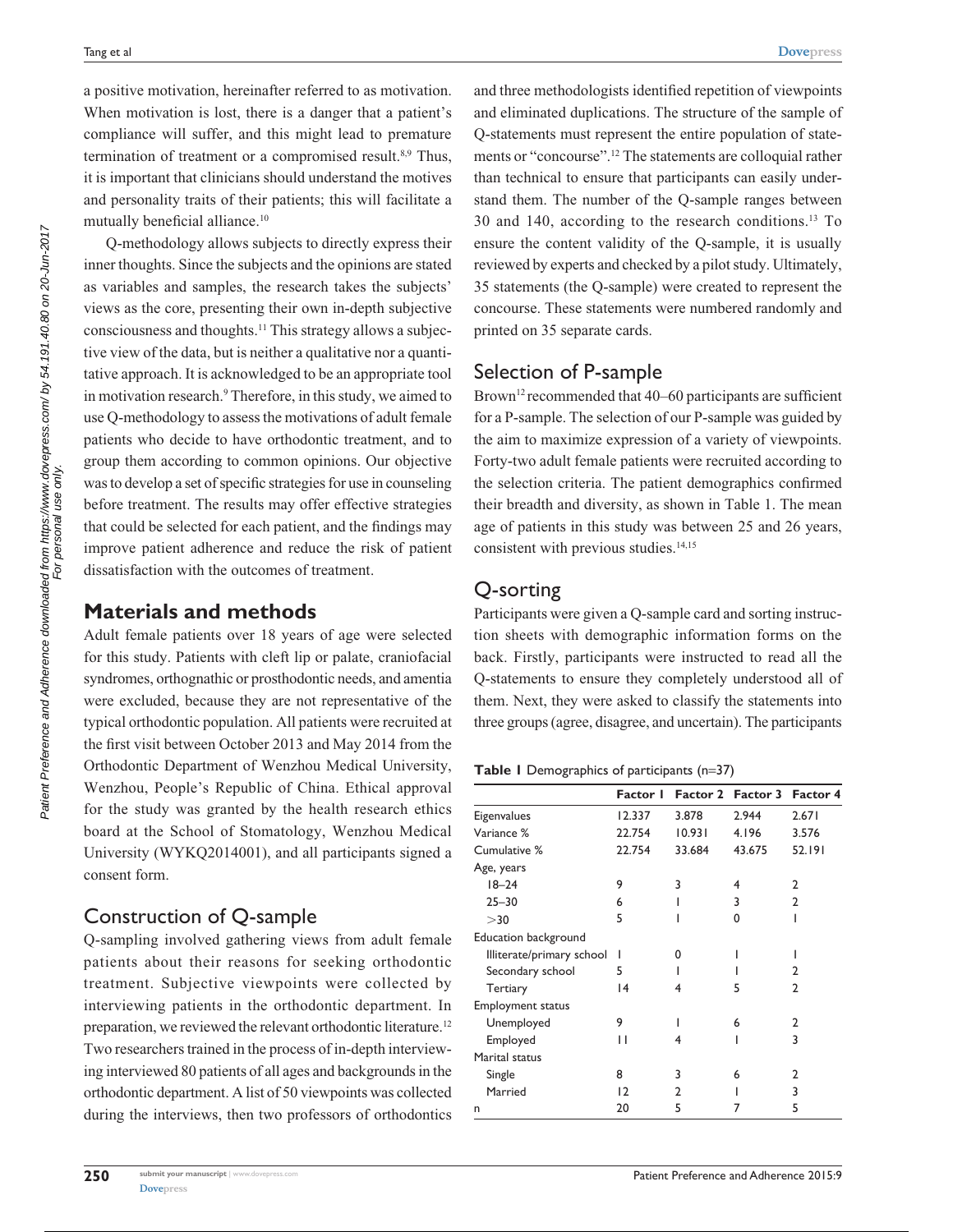were then asked to rank the statements on an 11-point scale (Figure 1), placing the statements most relevant to them in the far left column (+5) and the statements least relevant to them in the far right column  $(-5)$ . Subsequently, they were asked to complete the next column by choosing the remaining statements that were most and least relevant to them. This procedure was repeated until the remaining statements were placed in the neutral zone (0) of the column. Participants were instructed to take as much time as they needed until they were satisfied with the sorting results. To ensure the reliability of the study, the interview was conducted on a one-on-one basis.

## Statistical analysis

We used PQ Method 2.35 to analyze the Q-sorts. Notable factors were extracted by centroid factor extraction and varimax rotation. Factors were extracted using the following criteria: there were at least four or five defining sorts and the eigenvalues had to be greater than 1.12 A composite Q-sort was created for each factor, which reflects the typical profile of participants who loaded on a particular factor. There were distinguishing statements with which a particular factor agreed or disagreed statistically more strongly than other factors. Distinguishing statements that were significant at *P*<0.05 are indicated with a single asterisk, and those at *P*<0.01 are indicated with a double asterisk.

## **Results**

Analysis of the participants' Q-sorts resulted in twelve factors with eigenvalues above 1.0. The cumulative variance of twelve factors accounted for 82.74%. Finally, we extracted a four-factor solution (Figures 2–5), by which participants were classified into four categories. The titles given to each factor broadly describe the views expressed in that factor.

The cumulative variance of factors we extracted accounted for 52.191% in the correlation matrix. Thirtyseven participants were defined according to the four factors, and the remaining five were confounded, ie, they loaded significantly on more than one factor. Details of the

sociodemographic characteristics of the final P-samples are summarized in Table 1. The statements are shown in Table 2, including the distinguishing statements.

# Factor 1: Patients who focus on selfperception of their appearance

Figure 2 illustrates the ideal grid for factor 1, which accounted for 22.754% of total variance. Twenty participants loaded on this factor. Among these participants, five were over 30 years of age. More details are shown in Table 1.

These patients strongly agreed with the statements about wanting to improve their self-image when they smile  $(S20: +4**)$ and wanting to be more attractive  $(S15; +5)$ . They wanted to make themselves feel better (S17: +4). This group of patients agreed least with the following statements: "I am embarrassed because I spit on people when I talk to them"  $(S5: -4**)$ , "I always bite my tongue when I talk"  $(S27: -5**)$ , and "My teeth make eating difficult" (S8:  $-4**$ ).

## Factor 2: Patients who are concerned about the esthetics and function of their teeth

Figure 3 illustrates the ideal grid for factor 2, on which five participants loaded, accounting for 10.931% of total variance with the Q-sorts. This group of patients were significantly concerned about the protrusion of their dentition  $(S25: +5)$ and wanted a row of perfect teeth (S16: +4). Compared with other groups, this group of patients showed the greatest agreement with the following statements: "It's hard to chew food well"  $(S26: +2^*)$  and "My relatives are also having orthodontic treatment"  $(S21: +2^{**})$ . They agreed least with the following statements: "It's so hard to keep teeth clean and they may get decay" (S28: -4\*) and "Wearing braces could help me lose weight by eating less"  $(S11: -3^*)$ .

## Factor 3: Patients who are easily influenced by others

Figure 4 illustrates the ideal Q-grid for factor 3, on which seven participants loaded. The total variance with the Q-sorts



**Figure 1** Eleven-point scale.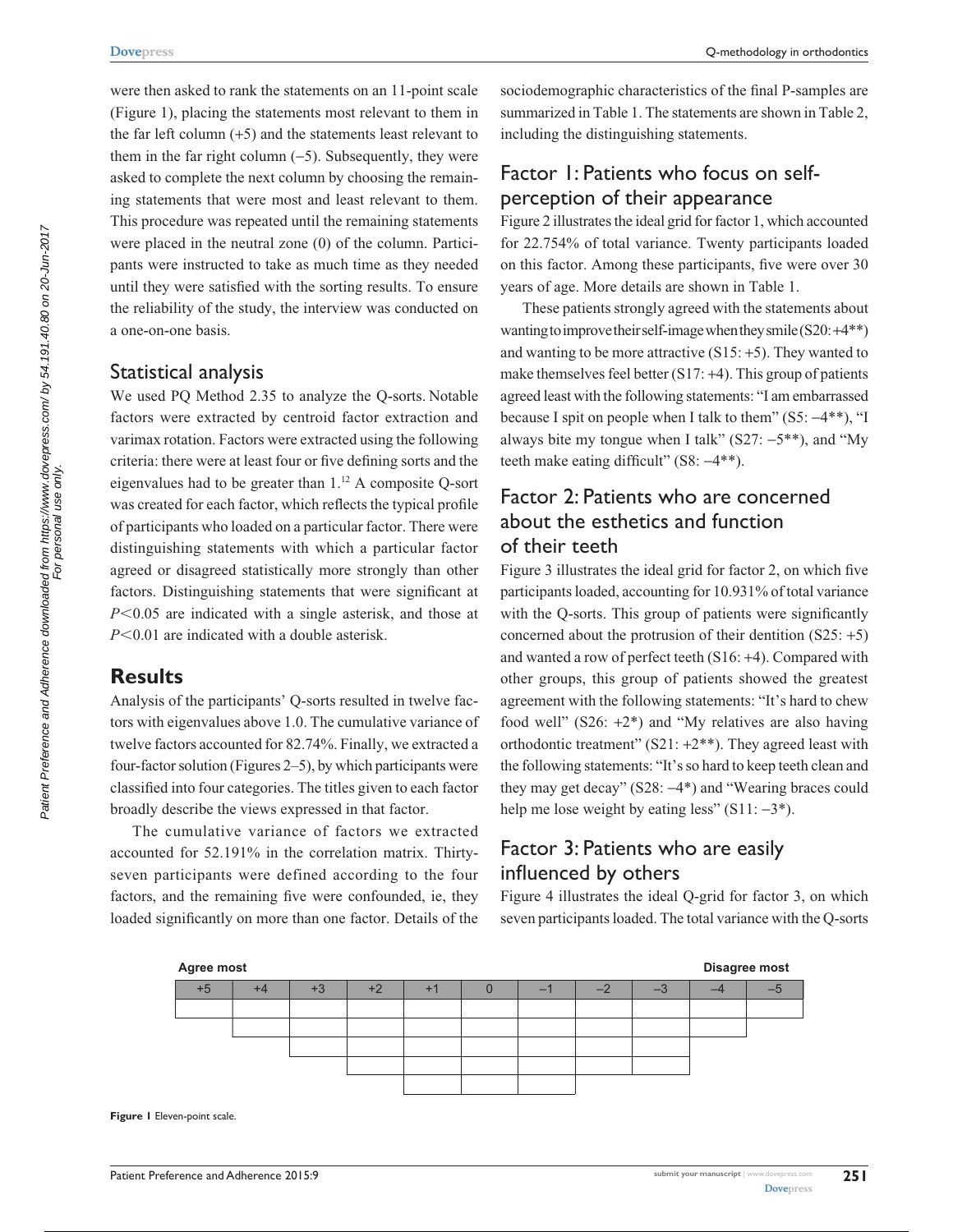| Agree most      |                 |                 |                 |                 |       |                 |                 |                |        | Disagree most |
|-----------------|-----------------|-----------------|-----------------|-----------------|-------|-----------------|-----------------|----------------|--------|---------------|
| $+5$            | $+4$            | $+3$            | $+2$            | $+1$            | O     | - 1             | $-2$            | $-3$           | -4     | $-5$          |
| S <sub>15</sub> | S20**           | S <sub>16</sub> | S35             | $S19**$         | S7    | S <sub>29</sub> | S <sub>21</sub> | $S9**$         | $S8**$ | $S27**$       |
|                 | S <sub>17</sub> | $S12*$          | S <sub>23</sub> | S26*            | S1    | S <sub>2</sub>  | S28*            | $S4**$         | $S5**$ |               |
|                 |                 | S <sub>14</sub> | S <sub>18</sub> | S <sub>13</sub> | S6    | S <sub>33</sub> | S <sub>10</sub> | S <sub>3</sub> |        |               |
|                 |                 |                 | S25**           | S32             | S31   | $S11*$          | $S34**$         |                |        |               |
|                 |                 |                 |                 | S <sub>22</sub> | S30** | $S24*$          |                 |                |        |               |

**Figure 2** Q-grid for factor 1. Patients who focus on self-perception of their appearance.

Notes: \*Distinguishing statement significant at *P*<0.05; \*\*distinguishing statement significant at *P*<0.01. Bold type indicates distinguishing statements for factor 1 compared with other factors (factor 2, 3 and 4).

**Abbreviation:** S, statement.

accounted for 4.196%. Compared with the other groups, this group of patients showed greatest agreement with the following statements: "Other non-orthodontic doctors recommended that I have orthodontic treatment" (S34: +3\*\*); "My friends suggested that I have orthodontic treatment"  $(S33: +2^{**})$ ; "My family suggested that I have orthodontic treatment" (S30: +4\*); "I attended for treatment because my friends are also being treated" (S31: +2\*\*); and "There is a gap between my teeth"  $(S3: +3**)$ . These participants disagreed most with the statements: "Irregular teeth affect my daily life"  $(S1: -2^*)$ ; "My clients do not like me because of my appearance"  $(S2: -3^*)$ ; and "My teeth are protruding"  $(S25: -3**).$ 

## Factor 4: Patients who want to improve their confidence and abandon negative thoughts caused by their teeth

Figure 5 illustrates the ideal Q-grid for factor 4. This factor accounted for 3.576% of total variance with the Q-sorts, and five patients showed significant loading with this factor. The main perspectives highlighted by factor 4 involved negative thoughts caused by their teeth, such as "I am not willing to talk to other people because of my teeth"  $(S10: +3**)$ , "I do not like smiling because of my teeth" (S13: +3\*\*), and "I have to cover my mouth when I laugh" (S32:  $+4**$ ). This group of patients agreed most with the following statements: "I want a row of perfect teeth" (S16: +4) and "My teeth are protruding"  $(S25: +5)$ .

## **Discussion**

Compared with traditional tools, Q-methodology has many features as a qualitative data collection tool. Q-methodology typically employs a small number of respondents instead of a large sample to carry out an investigation, and uses a person-oriented approach to express the subject's inner world in a straightforward manner. The method focuses on issues salient to the subject, and provides opportunities to explore issues in depth. However, Q-methodology also has limitations, in that the completion and analysis of Q-sorting are time-consuming.

The motivations of adult female patients seeking orthodontic treatment are complex. Most of the motivational factors relate broadly to esthetic, functional, and societal concerns, which have already been discussed in previous research.3,9,14 Factor 1 subjects were largely concerned about their self-perception of their appearance, as revealed in previous research.16,17 In this study, the description of "appearance" is more specific, in that it relates to adult female patients being uncomfortable when they look at themselves in the mirror because of their teeth  $(S12: +3**)$ . Shaw et al found that young adults consider that a normal appearance is viewed more positively with regard to their attractiveness.<sup>18</sup> They want to make changes to their smile  $(S20: +4^{**})$  through orthodontic treatment. We found that these patients had an overriding desire to become more attractive (S15; +5). The function of teeth is seen as unimportant  $(S27: -5^{**})$  in this group. Overall, these patients care most about their personal

| <b>Agree most</b> |                 |                 |                 |                 |                 |                 |                |                 |                | <b>Disagree most</b> |  |
|-------------------|-----------------|-----------------|-----------------|-----------------|-----------------|-----------------|----------------|-----------------|----------------|----------------------|--|
| $+5$              | $+4$            | $+3$            | $+2$            | $+1$            |                 | -               | $-2$           | $-3$            | -4             | $-5$                 |  |
| S <sub>25</sub>   | S <sub>16</sub> | S35             | S <sub>20</sub> | S <sub>29</sub> | S <sub>19</sub> | S <sub>2</sub>  | S7             | S <sub>22</sub> | S <sub>9</sub> | S34                  |  |
|                   | S <sub>15</sub> | S <sub>17</sub> | S26*            | S <sub>12</sub> | S <sub>1</sub>  | S <sub>33</sub> | S <sub>6</sub> | S <sub>10</sub> | S28*           |                      |  |
|                   |                 | S <sub>24</sub> | $S21**$         | S <sub>23</sub> | S31             | S <sub>18</sub> | S <sub>3</sub> | $S11*$          |                |                      |  |
|                   |                 |                 | $S30*$          | S <sub>4</sub>  | S <sub>8</sub>  | S <sub>13</sub> | $S14**$        |                 |                |                      |  |
|                   |                 |                 |                 | S <sub>27</sub> | S <sub>5</sub>  | $S32**$         |                |                 |                |                      |  |

**Figure 3** Q-grid for factor 2. Patients who are concerned about the esthetics and function of their teeth.

Notes: \*Distinguishing statement significant at *P*<0.05; \*\*distinguishing statement significant at *P*<0.01. Bold type indicates distinguishing statements for factor 2 compared with other factors. **Abbreviation:** S, statement.

Patient Preference and Adherence downloaded from https://www.dovepress.com/ by 54.191.40.80 on 20-Jun-2017<br>For personal use only Patient Preference and Adherence downloaded from https://www.dovepress.com/ by 54.191.40.80 on 20-Jun-2017 For personal use only.

**Agree most**

**Disagree most**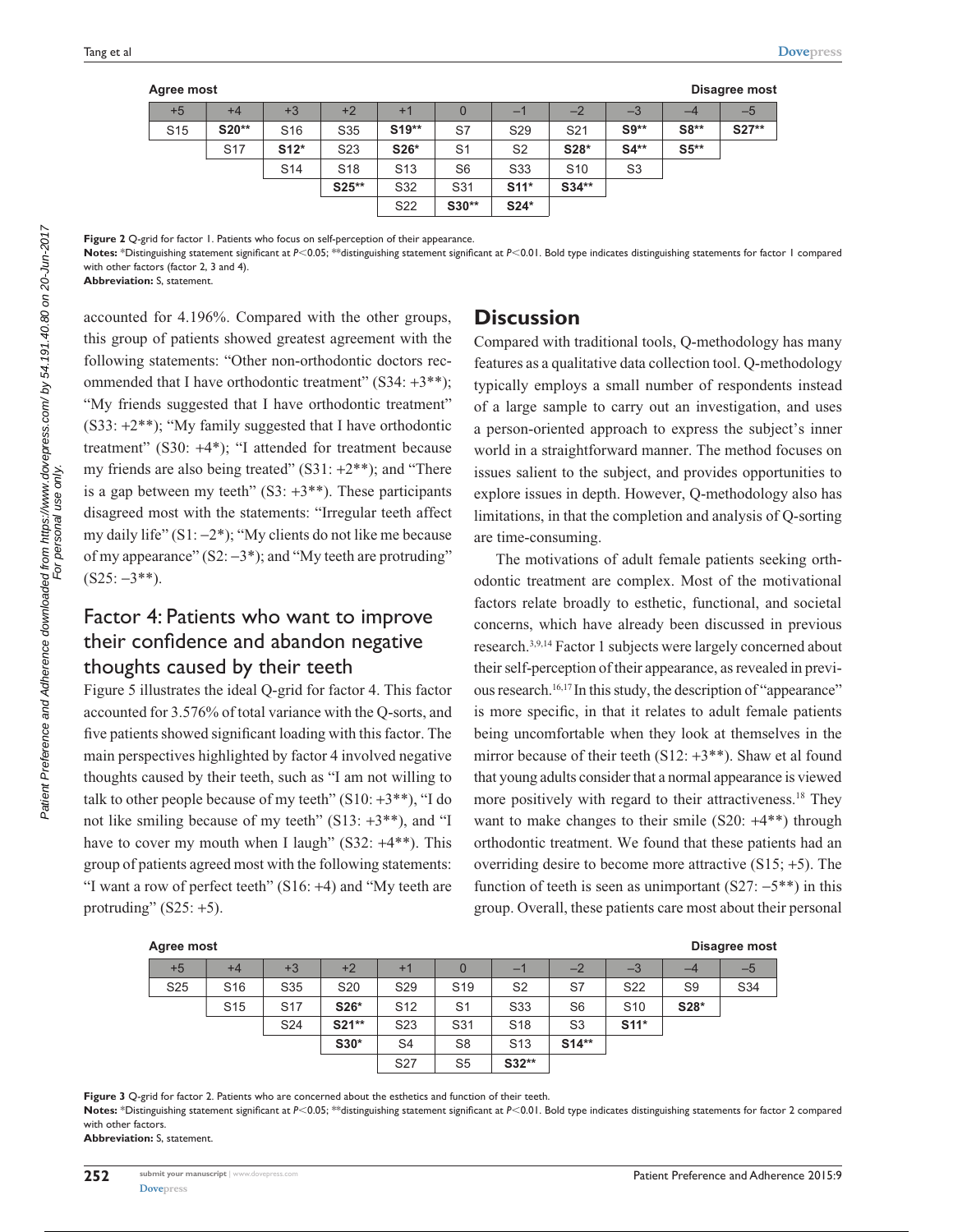#### **Agree most**

| gree most       |                 |                 |                 |                  |                 |                 |                 |                 |                | Disagree most   |
|-----------------|-----------------|-----------------|-----------------|------------------|-----------------|-----------------|-----------------|-----------------|----------------|-----------------|
| $+5$            | $+4$            | $+3$            | $+2$            | $+1$             |                 | -1              | $-2$            | $-3$            | -4             | $-5$            |
| S <sub>16</sub> | S <sub>24</sub> | S <sub>15</sub> | S <sub>12</sub> | S <sub>29</sub>  | $S20*$          | S <sub>19</sub> | S7              | $S2*$           | S <sub>6</sub> | S <sub>11</sub> |
|                 | $S30*$          | $S3**$          | $S33**$         | S35              | S <sub>13</sub> | S <sub>26</sub> | $S1*$           | S <sub>21</sub> | S <sub>9</sub> |                 |
|                 |                 | $S34**$         | $S31**$         | S <sub>2</sub> 3 | S <sub>8</sub>  | S28*            | S <sub>18</sub> | $S25**$         |                |                 |
|                 |                 |                 | <b>S17</b>      | S32              | S <sub>5</sub>  | S <sub>10</sub> | S <sub>22</sub> |                 |                |                 |
|                 |                 |                 |                 | $S14**$          | S <sub>4</sub>  | S <sub>27</sub> |                 |                 |                |                 |

Figure 4 Q-grid for factor 3. Patients who are easily influenced by others.

Notes: \*Distinguishing statement significant at *P<*0.05; \*\*distinguishing statement significant at *P<*0.01. Bold type indicates distinguishing statements for factor 3 compared with other factors.

**Abbreviation:** S, statement.

view of themselves. When discussing treatment with patients in this group, orthodontists should emphasize the potential positive changes in their appearance to encourage them to cooperate with doctors to achieve a better outcome.

Adult female patients loading on factor 2 were concerned about the esthetics and function of their teeth. Some earlier cross-sectional studies<sup>6,14,15</sup> reported that these two motivations were crucial in patients attending for treatment. Therefore, it is not surprising that esthetics and function featured prominently in our sample, and that educational background did not influence the subjects' perceptions about esthetics.<sup>19</sup> The main esthetic problem subjects reported was protruding teeth  $(S25: +5)$ , which may lead to malocclusion and dysfunction. A systematic review of the literature showed that malocclusion influences masticatory efficiency.20 Thus it follows that subjects have difficulty in chewing  $(S26: +2^*)$ related to their protruding teeth. They reported wanting a row of perfect teeth (S16: +4) to ameliorate these issues. With such patients, orthodontists should realize that esthetics and positive psychosocial impact are accepted as important benefits of orthodontic treatment,<sup>21</sup> and they should explain clearly that protrusion of the teeth plays a major role in esthetic and functional problems.

The perspectives around factor 3 show that a significant factor for subjects is advice from others. Compared with other groups, these subjects were influenced by recommendations from people other than an orthodontist to seek orthodontic treatment  $(S34: +3**)$ ; this finding is consistent with previous research in other countries.<sup>22</sup> Patients in this group, who are almost all single, are strongly influenced by the behaviors and thoughts of their friends  $(S31: +2^{**}; S33: +2^{**})$ . Notably, adult female patients in this group are also concerned about esthetics. They pay less attention to the effects on their social lives  $(S1: -2^*; S2: -3^*; S6: -4)$  than the appearance of their teeth  $(S3: +3^{**})$ . This finding is supported by previous research.<sup>14,16,17</sup> Gaps between the teeth (S3:  $+3**$ ) are their main esthetic concern, rather than protrusion  $(S25: -3**)$ , in contrast with factor 2 subjects. With this group of patients, dentists should take time to strengthen communication with both the patient and the accompanying person to successfully play the role of adviser. Clinicians need to impart more information about orthodontic treatment to patients and encourage patients to talk with other adults who have also had treatment. Pabari et al<sup>6</sup> found it helpful to provide patients with more information on orthodontic treatment, hence reducing the possibility of divergent thinking between patients and doctors.

Adult females loading on factor 4 emphasized negative thoughts about their teeth  $(S10: +3**; S13: +3**; S32: +4**).$ This has not previously been reported as a factor influencing adult patients undergoing orthodontic treatment.<sup>6,23</sup> Pabari et al<sup>6</sup> found that a desire to improve their smile was a prime motivating factor, although the deep-seated reasons why patients want to improve their smile was not mentioned. In our study, adult female patients reported low self-esteem and negative thoughts about their appearance, clearly answering the question mentioned above. This sense of low self-esteem may

| Agree most      |                 |                 |                 |                 |                 |                          |                 |         |                | Disagree most   |
|-----------------|-----------------|-----------------|-----------------|-----------------|-----------------|--------------------------|-----------------|---------|----------------|-----------------|
| $+5$            | $+4$            | $+3$            | $+2$            | $+1$            |                 | $\overline{\phantom{0}}$ | $-2$            | $-3$    |                | $-5$            |
| S <sub>25</sub> | S <sub>16</sub> | $S13**$         | S <sub>20</sub> | S <sub>1</sub>  | S <sub>29</sub> | S7                       | $S23**$         | S33     | S <sub>9</sub> | S <sub>11</sub> |
|                 | S32**           | $S10**$         | S <sub>18</sub> | S <sub>12</sub> | S <sub>2</sub>  | S <sub>19</sub>          | S <sub>26</sub> | $S31*$  | S34            |                 |
|                 |                 | S <sub>14</sub> | S28**           | $S15**$         | S35             | S <sub>6</sub>           | S <sub>21</sub> | $S30**$ |                |                 |
|                 |                 |                 | S <sub>22</sub> | S <sub>4</sub>  | S <sub>3</sub>  | S <sub>8</sub>           | S <sub>5</sub>  |         |                |                 |
|                 |                 |                 |                 | S <sub>27</sub> | $S24*$          | $S17**$                  |                 |         |                |                 |

**Figure 5** Q-grid for factor 4. Patients who want to improve their confidence and abandon negative thoughts caused by their teeth. Notes: \*Distinguishing statement significant at *P*<0.05; \*\*distinguishing statement significant at *P*<0.01. Bold type indicates distinguishing statements for factor 4 compared with other factors. **Abbreviation:** S, statement.

Patient Preference and Adherence downloaded from https://www.dovepress.com/ by 54.191.40.80 on 20-Jun-2017<br>For personal use only Patient Preference and Adherence downloaded from https://www.dovepress.com/ by 54.191.40.80 on 20-Jun-2017 For personal use only.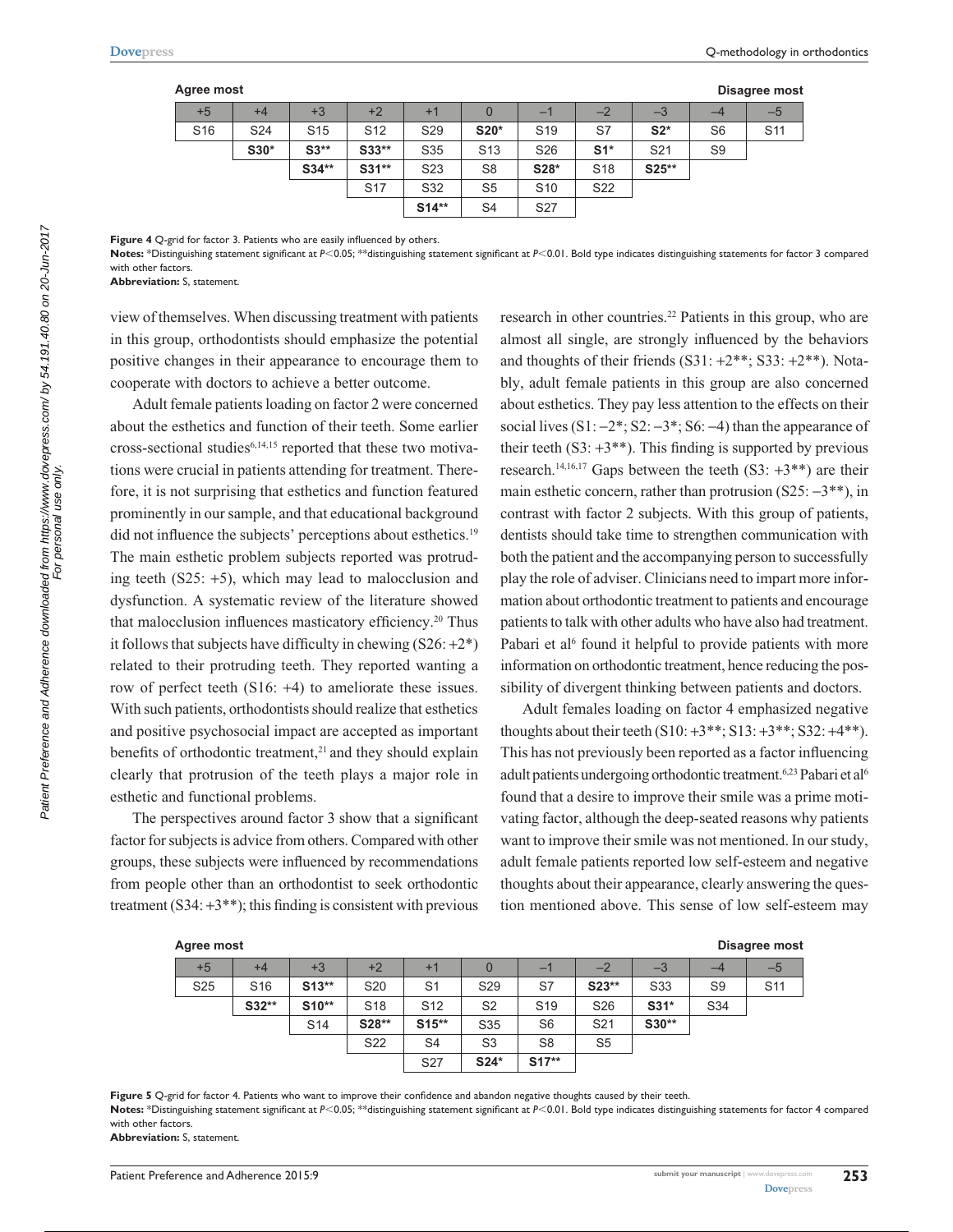#### **Table 2** Statements and factor scores

| Item             | <b>Statements</b>                                                              | <b>Factor</b>            |                |                |                |  |  |
|------------------|--------------------------------------------------------------------------------|--------------------------|----------------|----------------|----------------|--|--|
| number           |                                                                                | L                        | $\mathbf{2}$   | 3              | 4              |  |  |
| SΙ               | Irregular teeth affect my daily life                                           | 0                        | 0              | $-2*$          | $\mathbf{I}$   |  |  |
| S <sub>2</sub>   | My clients do not like me because of my appearance                             | $-1$                     | $-1$           | $-3*$          | 0              |  |  |
| S3               | There is a gap between my teeth                                                | $-3$                     | $-2$           | $3**$          | $\mathbf 0$    |  |  |
| S <sub>4</sub>   | I speak with a lisp because of my teeth                                        | $-3**$                   | L              | 0              | T              |  |  |
| S5               | I am embarrassed because I spit on people when I talk to them                  | $-4**$                   | 0              | 0              | $-2$           |  |  |
| S <sub>6</sub>   | It's difficult to have a boyfriend/girlfriend because of my teeth              | 0                        | $-2$           | $-4$           | $-1$           |  |  |
| S7               | It hard for me to find a job because of my ugly teeth                          | $\mathbf 0$              | $-2$           | $-2$           | $-1$           |  |  |
| S <sub>8</sub>   | My teeth make eating difficult                                                 | $-4**$                   | 0              | $\mathbf 0$    | $-1$           |  |  |
| S9               | I think orthodontic treatment is very fashionable                              | $-3**$                   | $-4$           | $-4$           | -4             |  |  |
| <b>S10</b>       | I am not willing to talk to other people because of my teeth                   | $-2$                     | $-3$           | $-1$           | 3**            |  |  |
| S11              | Wearing braces could help me lose weight by eating less                        | $  $ *                   | $-3*$          | $-5$           | -5             |  |  |
| S12              | I feel uncomfortable when I look at myself in the mirror                       | 3*                       | L              | $\overline{2}$ | L              |  |  |
|                  | because of my teeth                                                            |                          |                |                |                |  |  |
| S13              | I do not like smiling because of my teeth                                      | -1                       | $-1$           | $\mathbf 0$    | 3**            |  |  |
| S14              | I just do not like my teeth                                                    | 3                        | $-2**$         | **             | 3              |  |  |
| S15              | Orthodontic treatment would make me look more attractive                       | 5                        | 4              | 3              | **             |  |  |
| S16              | I want a row of perfect teeth                                                  | 3                        | 4              | 5              | 4              |  |  |
| S17              | I want to make myself feel better                                              | 4                        | 3              | $\overline{2}$ | $-$   $*$      |  |  |
| <b>SI8</b>       | I think I would be happier after orthodontic treatment                         | $\overline{2}$           | $-1$           | $-2$           | $\overline{2}$ |  |  |
| S19              | I do not really like myself because of my teeth                                | **                       | 0              | $-1$           | $-1$           |  |  |
| S <sub>20</sub>  | I hope that I will be able to give a big smile when I have                     | 4**                      | $\overline{2}$ | 0*             | 2              |  |  |
|                  | my photo taken in the future                                                   |                          |                |                |                |  |  |
| S21              | My relatives are also having orthodontic treatment                             | $-2$                     | $2**$          | $-3$           | $-2$           |  |  |
| S <sub>22</sub>  | I feel a little inferior because of my teeth                                   | $\overline{\phantom{a}}$ | $-3$           | $-2$           | $\overline{2}$ |  |  |
| S <sub>2</sub> 3 | I hope to be more popular after orthodontic treatment                          | $\overline{2}$           | L              | $\overline{1}$ | $-2**$         |  |  |
| S <sub>24</sub>  | I am afraid that my teeth will get worse                                       | $  $ *                   | 3              | 4              | 0*             |  |  |
| <b>S25</b>       | My teeth are protruding                                                        | $2**$                    | 5              | $-3**$         | 5              |  |  |
| S <sub>26</sub>  | It's hard to chew food well                                                    | $\mathsf{I}^*$           | $2*$           | $-1$           | $-2$           |  |  |
| S <sub>27</sub>  | I always bite my tongue when I talk                                            | $-5**$                   | L              | $-1$           | L              |  |  |
| <b>S28</b>       | It's so hard to keep teeth clean and they may decay                            | $-2*$                    | $-4*$          | $  $ *         | $2**$          |  |  |
| S <sub>29</sub>  | Food often sticks to my teeth, and it feels very uncomfortable                 | $-1$                     | L              | $\mathbf{I}$   | 0              |  |  |
| S30              | My family suggested that I have orthodontic treatment                          | 0**                      | $2*$           | $4*$           | $-3**$         |  |  |
| S31              | I sought treatment because my friends are also being treated                   | 0                        | 0              | $2**$          | $-3*$          |  |  |
| S32              | I have to cover my mouth when I laugh                                          | 1                        | $-1**$         | ı              | 4**            |  |  |
| S33              | My friends suggested that I have orthodontic treatment                         | $-1$                     | $-1$           | $2**$          | $-3$           |  |  |
| S34              | Other non-orthodontic doctors recommended that I have<br>orthodontic treatment | $-2**$                   | $-5$           | $3**$          | -4             |  |  |
| <b>S35</b>       | I realize that irregular teeth negatively affect my appearance                 | $\overline{2}$           | 3              | $\mathbf{I}$   | 0              |  |  |

**Notes:** Factor is the Q-Sort values for each statement.

**Abbreviations:** Factor 1, patients who focus on self-perception of their appearance; Factor 2, patients who are concerned about the esthetics and function of their teeth; Factor 3, patients who are easily influenced by others; Factor 4, patients who want to improve their confidence and abandon negative thoughts caused by their teeth.\*Distinguishing statement significant at *P*<0.05; \*\*distinguishing statement significant at *P*<0.01.

result from the pressure to look good in today's society and the patient's history of being teased about their appearance. Previous research emphasized the importance of physical appearance to self-esteem.<sup>24,25</sup> Badran<sup>26</sup> and Perillo et al<sup>27</sup> reported that patients who needed orthodontic treatment demonstrated lower self-esteem. Because of low self-esteem or feelings of inferiority, patients in this group had the lowest desire to improve their self-image compared with the other three groups  $(S15: +1***; S17: -1***; S23: -2***)$ . By contrast, they exhibited more self-conscious behavior rather than following the example of others or taking advice (S30:  $-3$ \*\*; S31:  $-3$ \*\*). Moreover, high self-esteem and selfconfidence tend to be positively correlated with compliance.<sup>28</sup> Thus, adult patients loading on factor 4 have more difficulty in adhering to treatment. With these patients, orthodontists should emphasize the growing confidence that orthodontic treatment brings, and be sensitive to the patient's needs. Clinicians should be extremely careful about the words they use to communicate with these patients, so as not to embarrass them or hurt their feelings.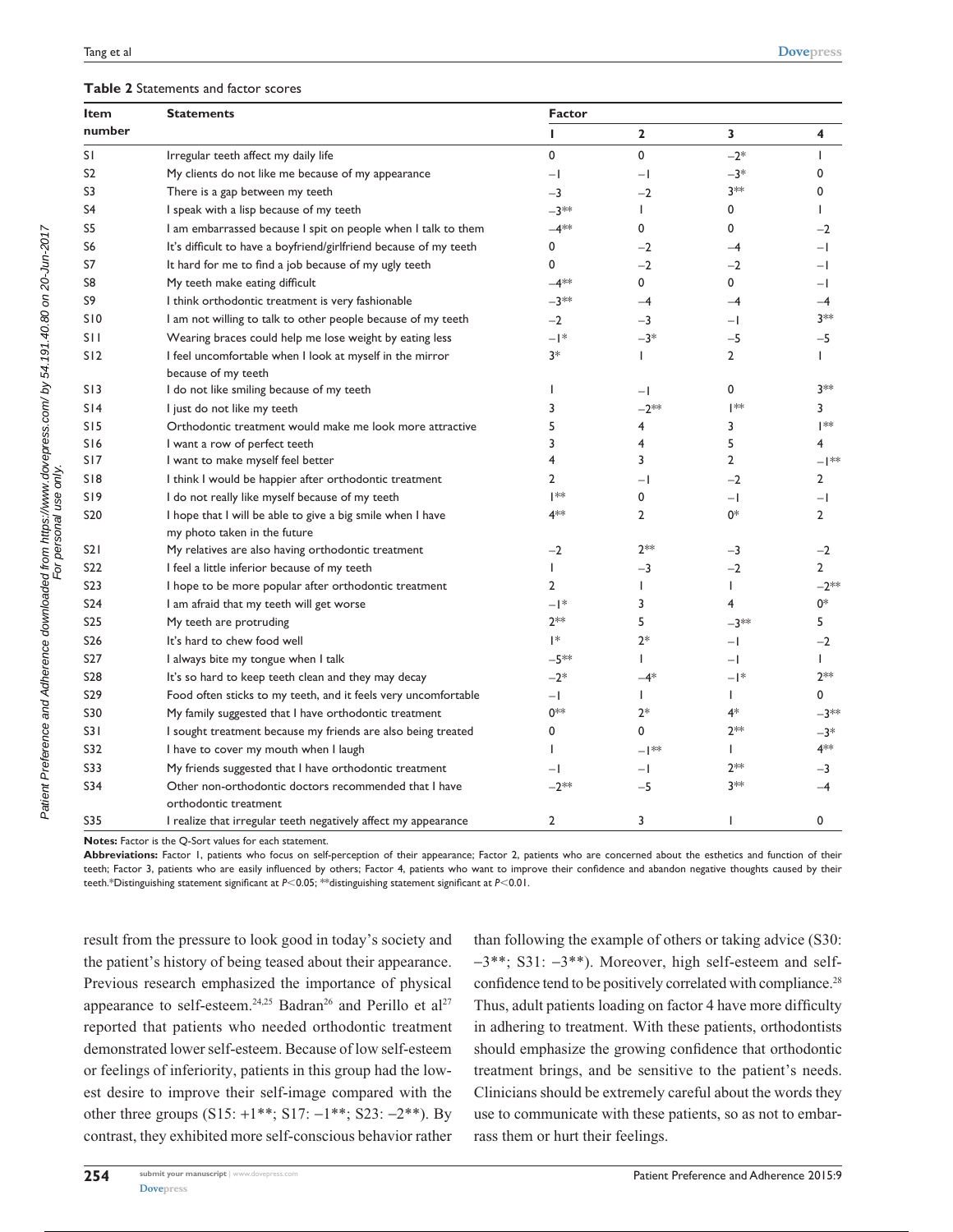Our data illustrate the motivations of adult females with the aim of reducing the mismatch between clinicians and patients, enhancing communication, and improving patient adherence and satisfaction. Age did not seem to be correlated with seeking treatment, which is consistent with the findings of Southard et al.<sup>29</sup> This study showed that both internal and external factors played a role in the patient's decision to undergo orthodontic treatment. However, internally motivated patients are more likely to be compliant and satisfied<sup>30</sup> with treatment outcomes. It has been reported that recognition of certain psychological traits before treatment can be a useful predictor of treatment compliance and enable better treatment outcomes.<sup>31</sup> Techniques for improving compliance include educating patients about the significance of compliance, treating the patient with respect and establishing a good rapport, $32$ offering immediate rewards, entering into a signed contract with the patient, notating the patient's treatment progress and showing the notes to the patient.<sup>33</sup> Adult female patients could be asked to complete the Q-sorting process when they present for orthodontic treatment. Dentists would then know what the patient wants and why they are seeking treatment. This would result in more appropriate communication and better rapport with patients, and would improve patient adherence.<sup>34</sup> This topic should be addressed across a more varied demographic sample before Q-methodology is instituted. Our patients were all adult females in Wenzhou, Zhejiang Province, so further Q-methodology investigation in a more diverse population would be beneficial.

## **Conclusion**

The concerns of adult female patients seeking orthodontic treatment are complex, and four main factors have been isolated. This research lays the groundwork for future research on the specific type of patient motivation that may help clinicians to improve patient adherence. Q-methodology is an efficient and innovative method which may work well to combine oral medicine and psychological analysis.

## **Acknowledgments**

This work was supported by grants from Wenzhou Municipal Science and Technology Bureau (Y20130347) and School Project Support from Wenzhou Medical University (wyx201301061). The authors thank Yeon-Sheng Yang and Jun-Chieh Wu (Department of Industrial Design, Huafan University) who provided data interpretation services.

## **Disclosure**

The authors report no conflicts of interest in this work.

## **References**

- 1. Liu Z, McGrath C, Hӓgg U. The impact of malocclusion/orthodontic treatment need on the quality of life. A systematic review. *Angle Orthod*. 2009;79(3):585–591.
- 2. Zhang M, McGrath C, Hӓgg U. The impact of malocclusion and its treatment on quality of life: a literature review. *Int J Paediatr Dent*. 2006; 16(6):381–387.
- 3. Stenvik A, Espeland L, Berset GP, Eriksen HM, Zachrisson BU. Need and desire for orthodontic (re)-treatment in 35-year-old Norwegians. *J Orofac Orthop*. 1996;57(6):334–342.
- 4. Perillo L, Esposito M, Caprioglio A, Lucchese A, Santini AC, Carotenuto M. Occlusal traits in developmental dyslexia: a preliminary study. *Neuropsychiatr Dis Treat*. 2013;9:1231–1237.
- 5. Carotenuto M, Esposito M, Pascotto A. Facial patterns and primary nocturnal enuresis in children. *Sleep Breath*. 2011;15(2): 221–227.
- 6. Pabari S, Moles DR, Cunningham SJ. Assessment of motivation and psychological characteristics of adult orthodontic patients. *Am J Orthod Dentofacial Orthop.* 2011;140(6):e263–e272.
- 7. Soanes C, Stevenson A. *Concise Oxford English Dictionary*. Oxford, UK: Oxford University Press; 2008.
- 8. Egolf RJ, Begole EA, Upshaw HS. Factors associated with orthodontic patient compliance with intraoral elastic and headgear wear. *Am J Orthod Dentofacial Orthop*. 1990;97(4):336–348.
- 9. Prabakaran R, Seymour S, Moles DR, Cunningham SJ. Motivation for orthodontic treatment investigated with Q-methodology: patients' and parents' perspectives. *Am J Orthod Dentofacial Orthop*. 2012;142(2):213–220.
- 10. Schabel BJ, McNamara JA Jr, Franchi L, Baccetti T. Q-sort assessment vs visual analog scale in the evaluation of smile esthetics. *Am J Orthod Dentofacial Orthop*. 2009;135(4 Suppl):S61–S71.
- 11. Brown SR. Q Methodology and qualitative research. *Qual Health Res.*  1996;6(4):561–567.
- 12. Brown SR. *Political Subjectivity: Applications Of Q Methodology In Political Science*. New Haven, CT, USA: Yale University Press; 1980.
- 13. Thomas DM, Watson RT. Q Sorting and MIS research: a primer. *Communications of the Association of Information Systems*. 2002;9(8): 141–156.
- 14. McKiernan EX, McKiernan F, Jones ML. Psychological profiles and motives of adults seeking orthodontic treatment. *Int J Adult Orthodon Orthognath Surg*. 1992;7(3):187–198.
- 15. Sergl HG, Zentner A. Study of psychosocial aspects of adult orthodontic treatment. *Int J Adult Orthodon Orthognath Surg*. 1997;12(1): 17–22.
- 16. Linn EL. Social meaning of dental appearance. *J Health Hum Behav.* 1966;7(4):298–295.
- 17. Williams AC, Shah H, Sandy JR, Travess HC. Patients' motivations for treatment and their experiences of orthodontic preparation for orthognathic surgery. *J Orthod*. 2005;32(3):191–202.
- 18. Shaw WC, Rees G, Dawe M, Charles CR. The influence of dentofacial appearance on the social attractiveness of young adults. *Am J Orthod.* 1985;87(1):21–26.
- 19. Zawawi KH, Malki GA, Al-Zahrani MS, Alkhiary YM. Effect of lip position and gingival display on smile and esthetics as perceived by college students with different educational backgrounds. *Clin Cosmet Investig Dent*. 2013;5:77–80.
- 20. Magalhaes IB, Pereira LJ, Marques LS, Gameiro GH. The influence of malocclusion on masticatory performance. A systematic review. *Angle Orthod*. 2010;80(5):981–987.
- 21. Cunningham SJ, Hunt NP. Quality of life and its importance in orthodontics. *J Orthod*. 2001;28(2):152–158.